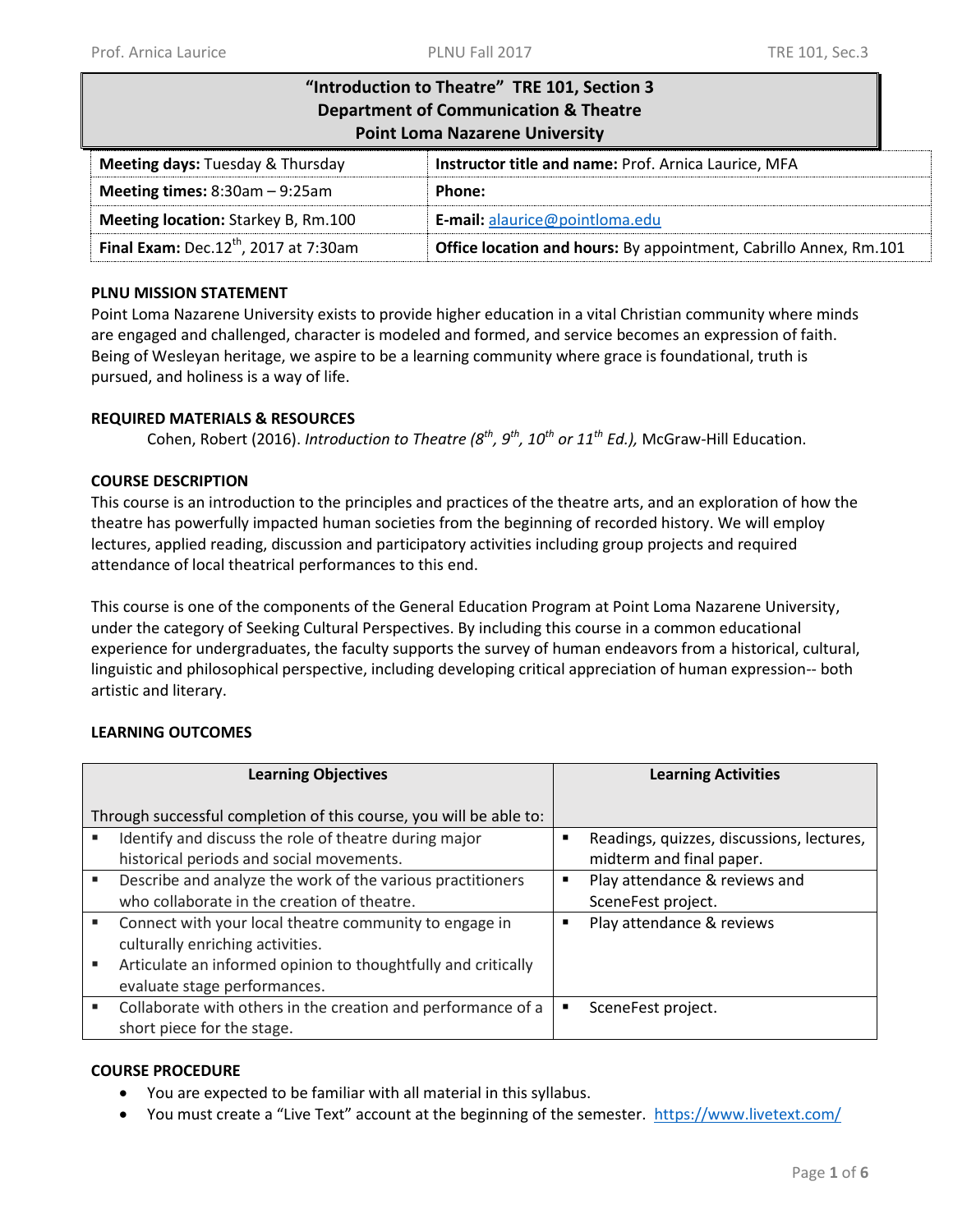- Written assignments may be submitted in person, uploaded to Canvas or by email by the due date stated in the assignment. Class Preparation assignments (such as quizzes, discussions on Canvas or questions on the readings) will not be accepted for credit if submitted late. Other assignments may be considered for partial credit, unless otherwise stated*,* at the professors discretion, based on the following: assignments submitted within 24 hours of the assignment due date will be eligible for up to 90%, assignments submitted 24-48 hours after due will be eligible for up to 85%, assignments submitted 48-72 hours late will be eligible for up to 75%, assignments more than 72 hours late may be submitted for review and feedback from instructor.
- A group project (SceneFest) is a significant part of your grade for this course. You are not being evaluated on your talent, but your willingness to participate and contribute. Some class time will be given to assist you with this, but plan to make yourself available outside of class as well. Be respectful of your group member's time and be sure to pull your weight. You will be evaluated by your group on your attendance and contributions to the project.
- Final papers must be typed. Work should be proofread and free of errors, following MLA standard formatting, 10-12 point font size, single spaced, and all research materials properly cited. This on-line writing lab from Purdue is very helpful: <https://owl.english.purdue.edu/owl/resource/747/1/> As well, the Tutorial Center has people available to help with proofreading, etc., and the staff at Ryan Library can assist with research.

| Four grade for the course will be based on the following breakdown. |                                       |                                                              |  |  |
|---------------------------------------------------------------------|---------------------------------------|--------------------------------------------------------------|--|--|
| 20%                                                                 | Class Preparation,                    | Short assignments, quizzes and discussions on Canvas will    |  |  |
|                                                                     | <b>Attendance &amp; Participation</b> | be used to engage with assigned readings and promote         |  |  |
|                                                                     |                                       | greater student involvement in classroom learning.           |  |  |
|                                                                     |                                       | Attendance will also be taken into account for this portion  |  |  |
|                                                                     |                                       | of the grade.                                                |  |  |
| 20%                                                                 | Play Attendance & Reviews             | Students will be required to attend and submit written       |  |  |
|                                                                     |                                       | reviews for two live theatre productions, chosen from a      |  |  |
|                                                                     |                                       | short-list of approved productions which will be provided    |  |  |
|                                                                     |                                       | by the instructor. More detailed information will be         |  |  |
|                                                                     |                                       | provided in class.                                           |  |  |
| 20%                                                                 | Midterm Exam                          | A midterm exam will be given which will cover the material   |  |  |
|                                                                     |                                       | in class and readings up to this point. The midterm exam is  |  |  |
|                                                                     |                                       | tentatively scheduled for Oct.19th                           |  |  |
| 20%                                                                 | <b>SceneFest</b>                      | In groups, students will prepare, rehearse and present a     |  |  |
|                                                                     |                                       | short dramatic performance for the class. Students will      |  |  |
|                                                                     |                                       | practice the various "jobs" of theatre: writing, directing,  |  |  |
|                                                                     |                                       | scenic & costume design, as well as acting. More detailed    |  |  |
|                                                                     |                                       | information will be provided in class.                       |  |  |
| 20%                                                                 | Final Research Paper                  | A final research paper will be submitted in lieu of an exam. |  |  |
|                                                                     |                                       | Students will explore in more depth an aspect of theatre     |  |  |
|                                                                     |                                       | that has piqued their interest. A list of suggested topics,  |  |  |
|                                                                     |                                       | rubric and more detailed information will be provided in     |  |  |
|                                                                     |                                       | class.                                                       |  |  |

**CLASS ASSIGNMENTS & GRADING BREAKDOWN**

Your grade for the course will be based on the following breakdown: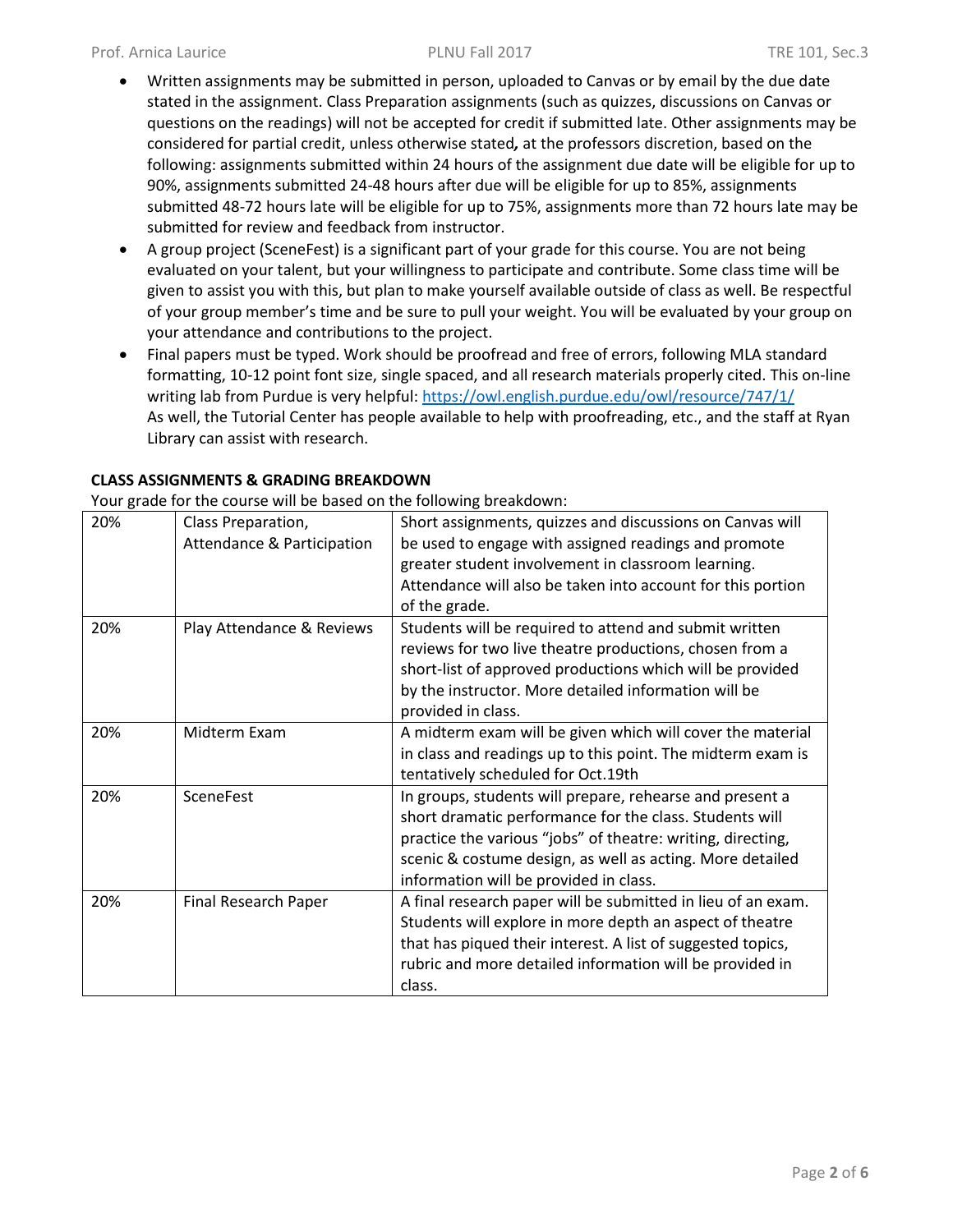### **ASSESSMENT & GRADING**

#### **According to PLNU policy, the Grade Scale is as follows: (% to Letter):**

| 93-100% = A     | $73-76\% = C$   |
|-----------------|-----------------|
| $90-92\% = A$   | $70-72\% = C$   |
| $87-89\% = B+$  | $67-69\% = D+$  |
| $83 - 86\% = B$ | $63-66\% = D$   |
| $80 - 82\% = B$ | $60 - 62\% = D$ |
| $77-79\% = C+$  | $0-59\% = F$    |

Some assignment for this course will be graded as complete/incomplete while others may receive a point value based on provided rubric and assignment information. These will then be weighted into the overall Grading Breakdown as provided above. Canvas will reflect completed portions of the Grading Breakdown but will not account for assignments that have not been graded yet (for example Attendance & Participation and Final Exam grades will not be entered until the end of the semester). You can speak with the instructor at any time if you have questions about your standing in the course. Your mid semester and final letter grade for the course will be submitted through the PLNU Portal.

# **PLNU ATTENDANCE AND PARTICIPATION POLICY**

Regular and punctual attendance at all classes is considered essential to optimum academic achievement. If the student is absent from more than 10 percent of class meetings, the faculty member can file a written report which may result in de-enrollment. If the absences exceed 20 percent, the student may be de-enrolled without notice until the university drop date or, after that date, receive the appropriate grade for their work and participation. See **Academic Policies** in the Undergraduate Academic Catalog.

# **COURSE SPECIFIC ATTENDANCE AND PARTICIPATION POLICY**

In order to benefit from this course, you are expected to attend each class session and participate in a positive manner. Distracting or disrespectful behavior will not be tolerated and may result in removal from the classroom and significantly affect your final grade.

Being on time and ready at the start of class is important not only to your instructor but to your fellow student. If you are late, please enter the classroom quietly. If you are late on a speech or presentation day, you may not enter the class while a speech or presentation is in progress. Lates will be considered as a half absence when calculating Attendance& Participation grades.

Excused absences (University-sponsored sports, forensics or other activities) need to be brought to the instructor's attention in writing before the day(s) you will be absent. Any absences, excused or otherwise, mean you are responsible for finding out what you have missed, including any assignments that may be due before your next class. If an absence is scheduled for the same time as you are scheduled for a presentation or midterm exam, it is up to you to notify the instructor well in advance in order to coordinate alternative arrangements.

# **STUDENT RESPONSIBILITY**

It is the student's responsibility to maintain his/her class schedule. Should the need arise to drop this course (personal emergencies, poor performance, etc.), the student has the responsibility to follow through (provided the drop date meets the stated calendar deadline established by the university), not the instructor. Simply ceasing to attend this course or failing to follow through to arrange for a change of registration [\(drop/add\)](http://www.pointloma.edu/sites/default/files/filemanager/Records_Office/Change_of_Schedule_Form.pdf) may result in a grade of F on the official transcript.

# **FINAL EXAMINATION POLICY**

Successful completion of this class requires taking the final examination on its scheduled day. The final examination schedule is posted on the [Class Schedules](http://www.pointloma.edu/experience/academics/class-schedules) site. No requests for early examinations or alternative days will be approved.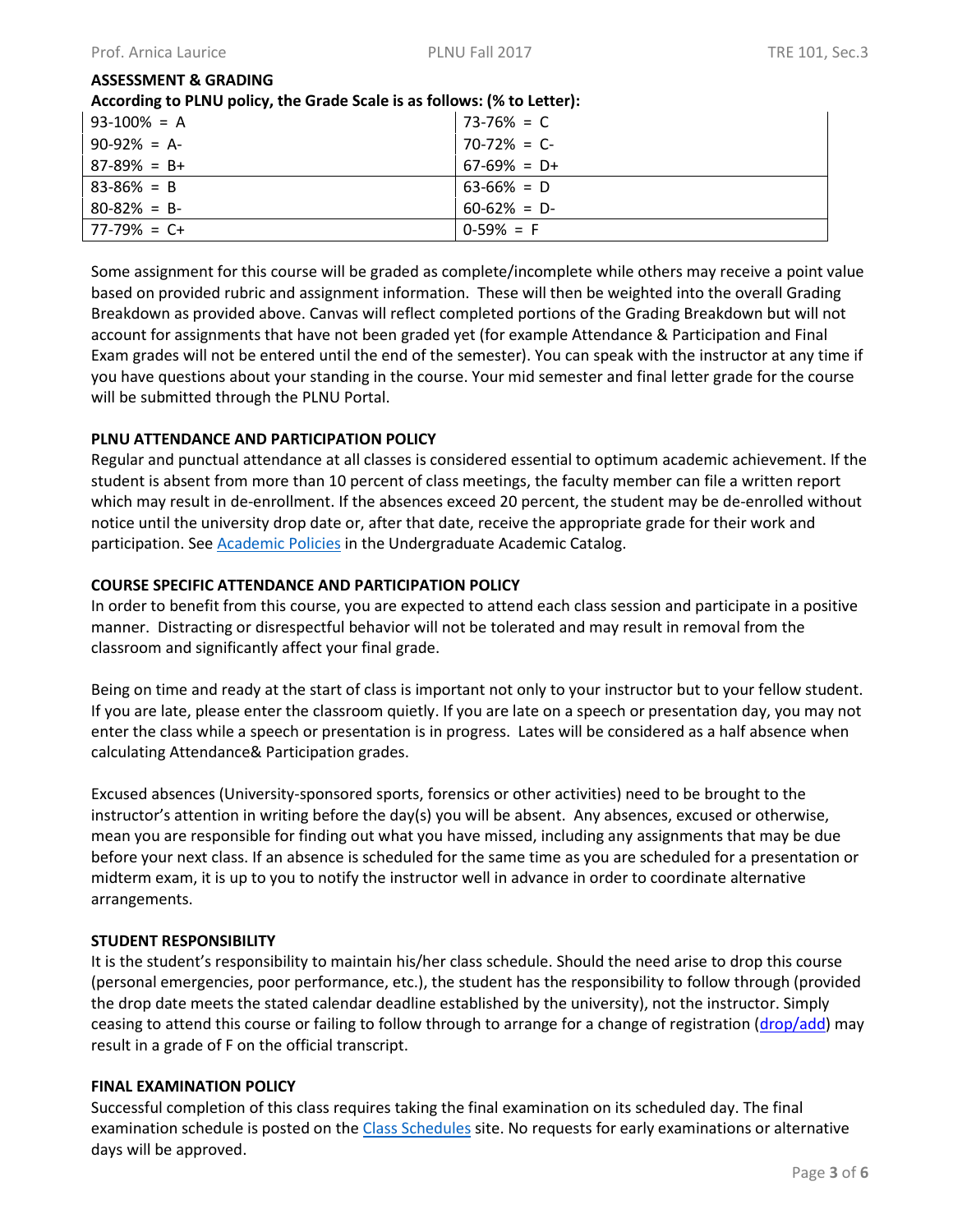### **USE OF TECHNOLOGY**

Technology can be a powerful tool for learning, communication, and collaboration. However, it can also be distracting and interfere in other levels of human interaction and syntheses of course material. Please keep cell phones on silent during class. Electronic devices such as laptops, tablets and smart phones, may be used on a limited basis during class with instructor approval, but instructor reserves the right to monitor or eliminate their use or welcome in class.

### **PLNU COPYRIGHT POLICY**

Point Loma Nazarene University, as a non-profit educational institution, is entitled by law to use materials protected by the US Copyright Act for classroom education. Any use of those materials outside the class may violate the law.

### **PLNU ACADEMIC HONESTY POLICY**

Students should demonstrate academic honesty by doing original work and by giving appropriate credit to the ideas of others. Academic dishonesty is the act of presenting information, ideas, and/or concepts as one's own when in reality they are the results of another person's creativity and effort. A faculty member who believes a situation involving academic dishonesty has been detected may assign a failing grade for that assignment or examination, or, depending on the seriousness of the offense, for the course. Faculty should follow and students may appeal using the procedure in the university Catalog. See [Academic Policies](http://catalog.pointloma.edu/content.php?catoid=18&navoid=1278) for definitions of kinds of academic dishonesty and for further policy information.

### **PLNU ACADEMIC ACCOMMODATIONS POLICY**

If you have a diagnosed disability, please contact PLNU's Disability Resource Center (DRC) within the first two weeks of class to demonstrate need and to register for accommodation by phone at 619-849-2486 or by e-mail at [DRC@pointloma.edu.](mailto:DRC@pointloma.edu) See [Disability Resource Center](http://www.pointloma.edu/experience/offices/administrative-offices/academic-advising-office/disability-resource-center) for additional information.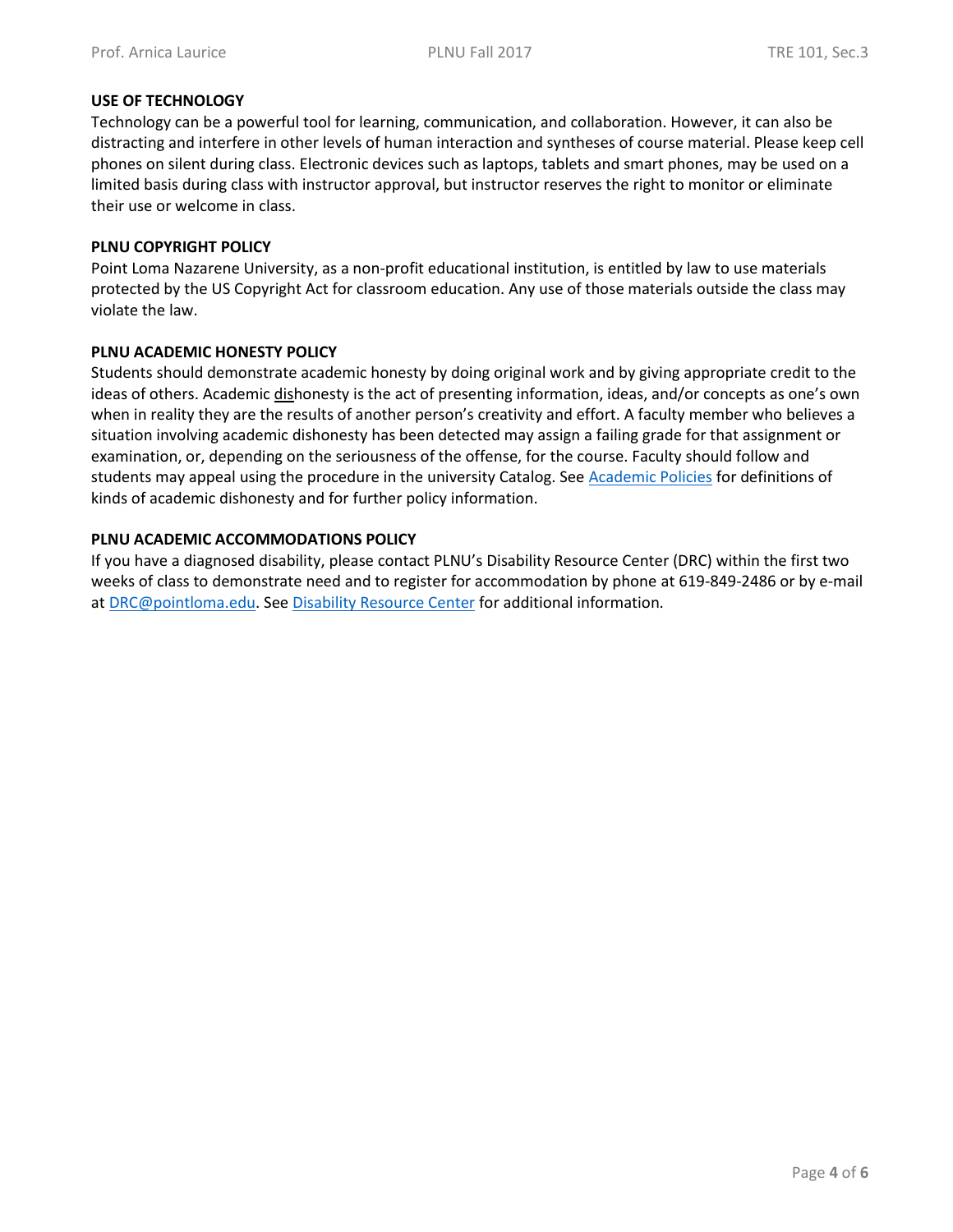# **Class Schedule**

| Class #        | <b>Date</b>       | <b>Subject</b>                         | <b>Chapter/Readings</b><br>for Class | <b>Assignment for Next Class</b> |  |
|----------------|-------------------|----------------------------------------|--------------------------------------|----------------------------------|--|
| $\mathbf{1}$   | 08/31             | Introductions<br>Syllabus              |                                      | Read Ch.1 &<br>Quiz on Canvas    |  |
|                |                   | Why Theatre?                           |                                      |                                  |  |
| $\overline{2}$ | 09/05             | What Is Theatre?                       | Ch.1                                 | Read Ch.2 &                      |  |
|                |                   |                                        |                                      | Quiz on Canvas                   |  |
| $\overline{3}$ | 09/07             | What Is a Play?                        | Ch.2                                 | Read Ch.3 &<br>Quiz on Canvas    |  |
| $\overline{4}$ | 09/12             | The Ancients: Ritual & Storytelling    | Ch.3                                 |                                  |  |
| 5              | 09/14             | The Greeks                             | Ch.3                                 | Read Ch.4 &<br>Quiz on Canvas    |  |
| 6              | 09/19             | The Middle Ages                        | Ch.4                                 |                                  |  |
| $\overline{7}$ | 09/21             | Mysteries, Miracles & Moralities       | Ch.4                                 | Read Ch.5 &                      |  |
| 8              | 09/26             | The Renaissance<br>Commedia dell' Arte | Ch.5                                 | Quiz on Canvas                   |  |
| 9              | 09/28             | Shakespeare                            | Ch.5                                 | Read Ch.7 &<br>Quiz on Canvas    |  |
| 10             | 10/03             | The Royal Era                          | Ch.7                                 | Read Ch.6 &<br>Quiz on Canvas    |  |
| 11             | 10/05             | The Theatre of Asia                    | Ch.6                                 | Read Ch.8 &<br>Quiz on Canvas    |  |
| 12             | 10/10             | The Modern Theatre: Realism            | Ch.8                                 | Read Ch.9 &<br>Quiz on Canvas    |  |
| 13             | 10/12             | The Modern Theatre: Antirealism        | Ch.9                                 | Read Ch.10 &<br>Quiz on Canvas   |  |
| 14             | 10/17             | <b>Musical Theatre</b>                 | Ch.10                                | <b>Study for Midterm</b>         |  |
| 15             | 10/19             | <b>MIDTERM EXAM</b>                    |                                      |                                  |  |
|                | <b>Fall Break</b> |                                        |                                      |                                  |  |
| 16             | 10/24             | Intro SceneFest Project                |                                      |                                  |  |
| 17             | 10/26             | The Playwright                         | Ch.13                                |                                  |  |
| 18             | 10/31             | The Actor                              | Ch.12                                | 1 <sup>st</sup> Review Due       |  |
| 19             | 11/02             | <b>Improvisational Theatre</b>         |                                      |                                  |  |
| 20             | 11/07             | Designers & Technicians                | Ch.14                                |                                  |  |
| 21             | 11/09             | TBA                                    |                                      |                                  |  |
| 22             | 11/14             | The Director                           | Ch.15                                |                                  |  |